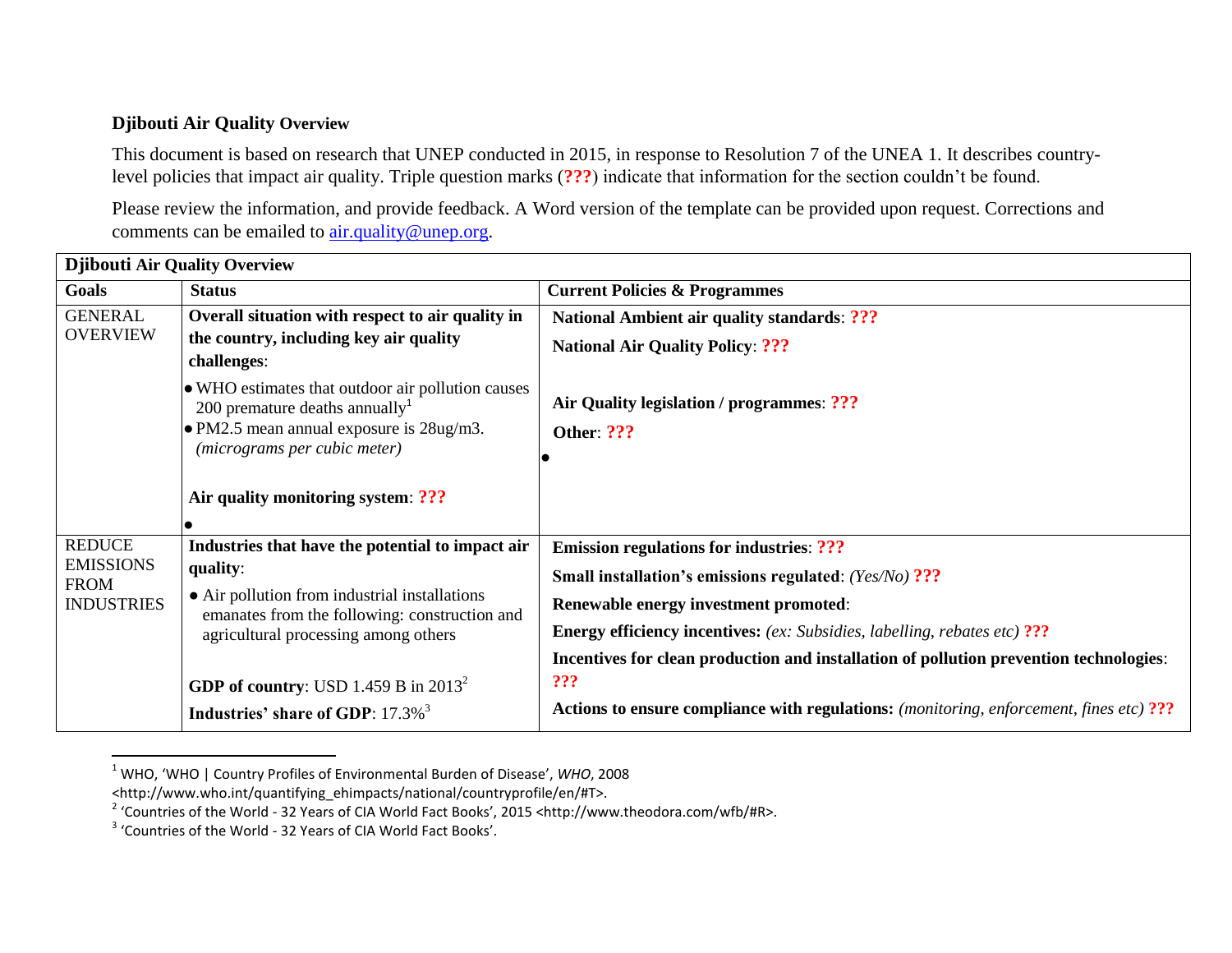|                                                                                            | <b>Electricity sources:</b>                                                                                                                                                                                                                                          | • Other actions at national, sub-national and / or local level to reduce industrial                                                                                                                                                                              |
|--------------------------------------------------------------------------------------------|----------------------------------------------------------------------------------------------------------------------------------------------------------------------------------------------------------------------------------------------------------------------|------------------------------------------------------------------------------------------------------------------------------------------------------------------------------------------------------------------------------------------------------------------|
|                                                                                            | • 100% of electricity generated in Djibouti is<br>derived from fossil fuels                                                                                                                                                                                          | <b>emissions:</b> (can include incentives to move industries to less populated areas here) ???                                                                                                                                                                   |
| <b>REDUCE</b><br><b>EMISSIONS</b><br><b>FROM</b><br><b>TRANSPORT</b>                       | <b>Others</b><br>Key transport-related air quality challenges:<br>(ex: vehicle growth, old fleet, dirty fuel, poor<br>public transport etc)<br>• Emissions from the transport sector are the most<br>important anthropogenic source of air pollution<br>in Djibouti. | <b>Vehicle emission limit:</b> (Euro rating) ???<br>Fuel Sulphur content: (in ppm)<br>• Diesel sulphur content is restricted at 5000ppm<br><b>Fuel Lead content:</b><br>• All vehicles use lead free gasoline<br><b>Restriction on used car importation: ???</b> |
|                                                                                            |                                                                                                                                                                                                                                                                      | Actions to expand, improve and promote public transport and mass transit: ???<br>Actions to promote non-motorized transport: (ex: include sidewalks and bike lanes in<br>new road projects, car-free areas etc) ???                                              |
| <b>REDUCE</b><br><b>EMISSIONS</b><br><b>FROM OPEN</b><br><b>BURNING:</b><br><b>OUTDOOR</b> | <b>Outdoor, open burning:</b> (ex: is it commonly                                                                                                                                                                                                                    | Legal framework: (ex: is burning banned?) ???                                                                                                                                                                                                                    |
|                                                                                            | done? burning what kinds of wastes? etc)                                                                                                                                                                                                                             | Actions to prevent open burning of municipal waste and / or agricultural waste: ???                                                                                                                                                                              |
|                                                                                            | • Uncontrolled waste burning is one of the<br>practices that contributes to deteriorating air<br>quality in Djibouti                                                                                                                                                 |                                                                                                                                                                                                                                                                  |
|                                                                                            | • Due to the waste composition (plastics, waste<br>tires, and other organic/inorganic materials)<br>unregulated waste burning can be a source of<br>health impairing emissions such as dioxins and<br>furans <sup>4</sup>                                            |                                                                                                                                                                                                                                                                  |
| <b>REDUCE</b>                                                                              | Dominant fuels used for cooking and space                                                                                                                                                                                                                            | Indoor air pollution regulated: $(Yes/No)$ ???                                                                                                                                                                                                                   |
| <b>EMISSIONS</b><br><b>FROM OPEN</b>                                                       | heating:                                                                                                                                                                                                                                                             | Promotion of non-grid / grid electrification: ???                                                                                                                                                                                                                |
| <b>BURNING:</b>                                                                            | • 84.3% of the population has access to non-solid                                                                                                                                                                                                                    | Promotion of cleaner cooking fuels and clean cook stoves: ???                                                                                                                                                                                                    |

 4 IPEP, *A Study on Waste Burning Activities That Release Dioxins and Furans in Nairobi Kenya* (The International POPs Elimination Project, 2010) <http://www.gaialibrary.org/content/study-waste-burning-activities-release-dioxins-and-furans-nairobi-kenya> [accessed 14 July 2015].